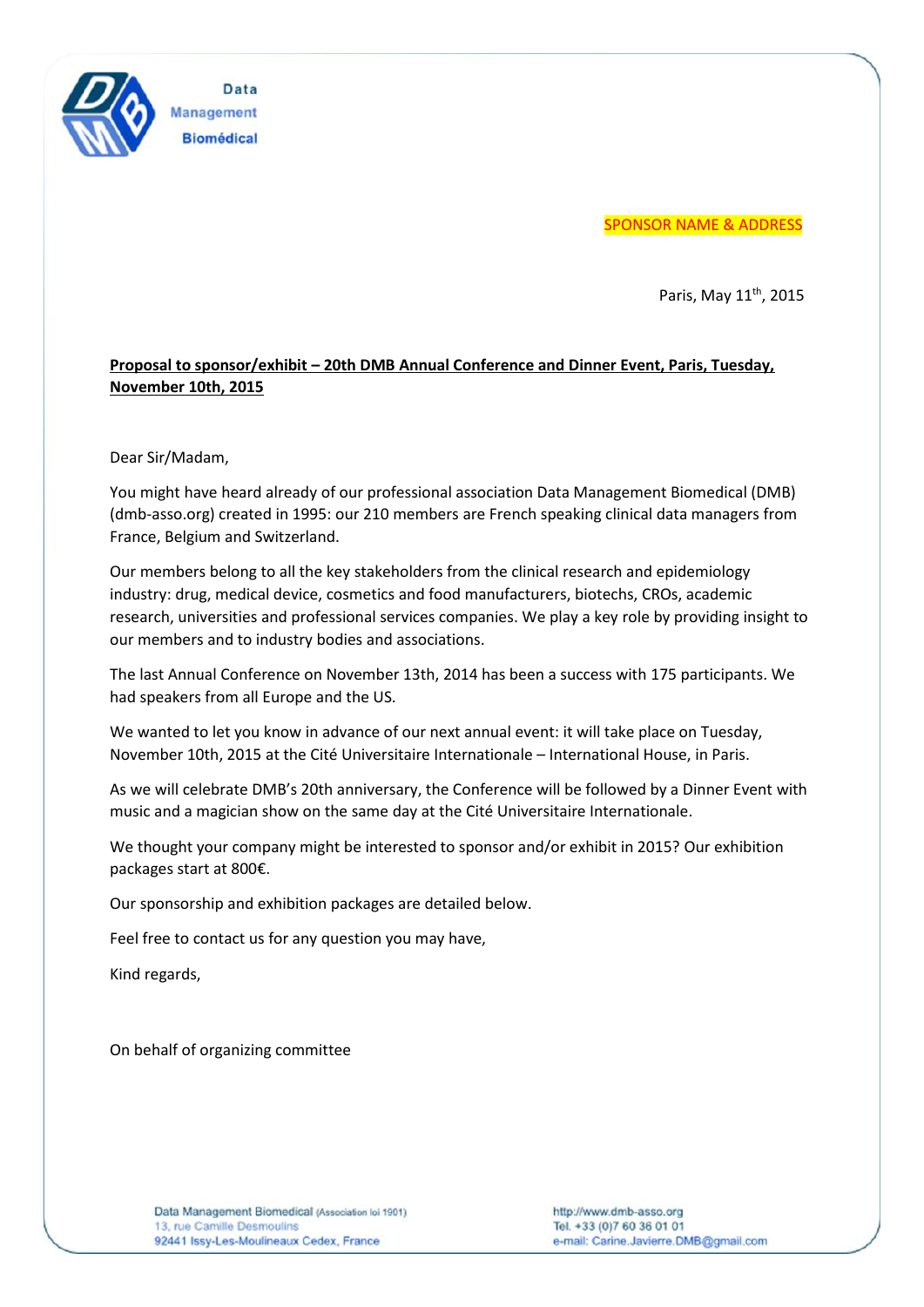

# Conference sponsorships

#### **PLATINUM Exhibitor: 2100 Euros**

- Booth in Honnorat room guaranteed, with a central location
- Space available for the booth: 3 tables and 3 chairs
- 2 free registrations to conferences (lunch included)
- Your company logo in bigger size on all communication documents: emails, introduction slides during conference, banners

#### **GOLD Exhibitor: 1400 Euros**

- Booth in Honnorat or Wilson room (first come, first serve)
- Space available for the booth: 2 tables and 2 chairs
- 2 free registrations to conferences (lunch included)
- Your company logo on all communication documents: emails, introduction slides during conference, banners

#### **SILVER Exhibitor: 800 Euros**

- Pull up banner in Wilson or Biermans room
- Space available for the booth: 1 table and 1 chair
- 1 free registration to conferences (lunch included)
- Possibility to put one document on a table near the welcome desk
- Your company logo on all communication documents: emails, introduction slides during conference, banners

## Other sponsorship options

- DMB raffle at conference end: you can provide a gift (no additional fee)
- Your logo on conference bags and one A4 document to insert: 1000 Euros (DMB produces the bags)
- Lanyards: 300 Euros + provide lanyards
- Pens: 300 Euros + provide pens
- Writing pads: 300 Euros + provide pads
- USB Key 4Go: 300 Euros + provide USB Keys
- Conference bag inserts: 300 Euros for a one page A4 insert (option available only if we have a sponsor for the bags)